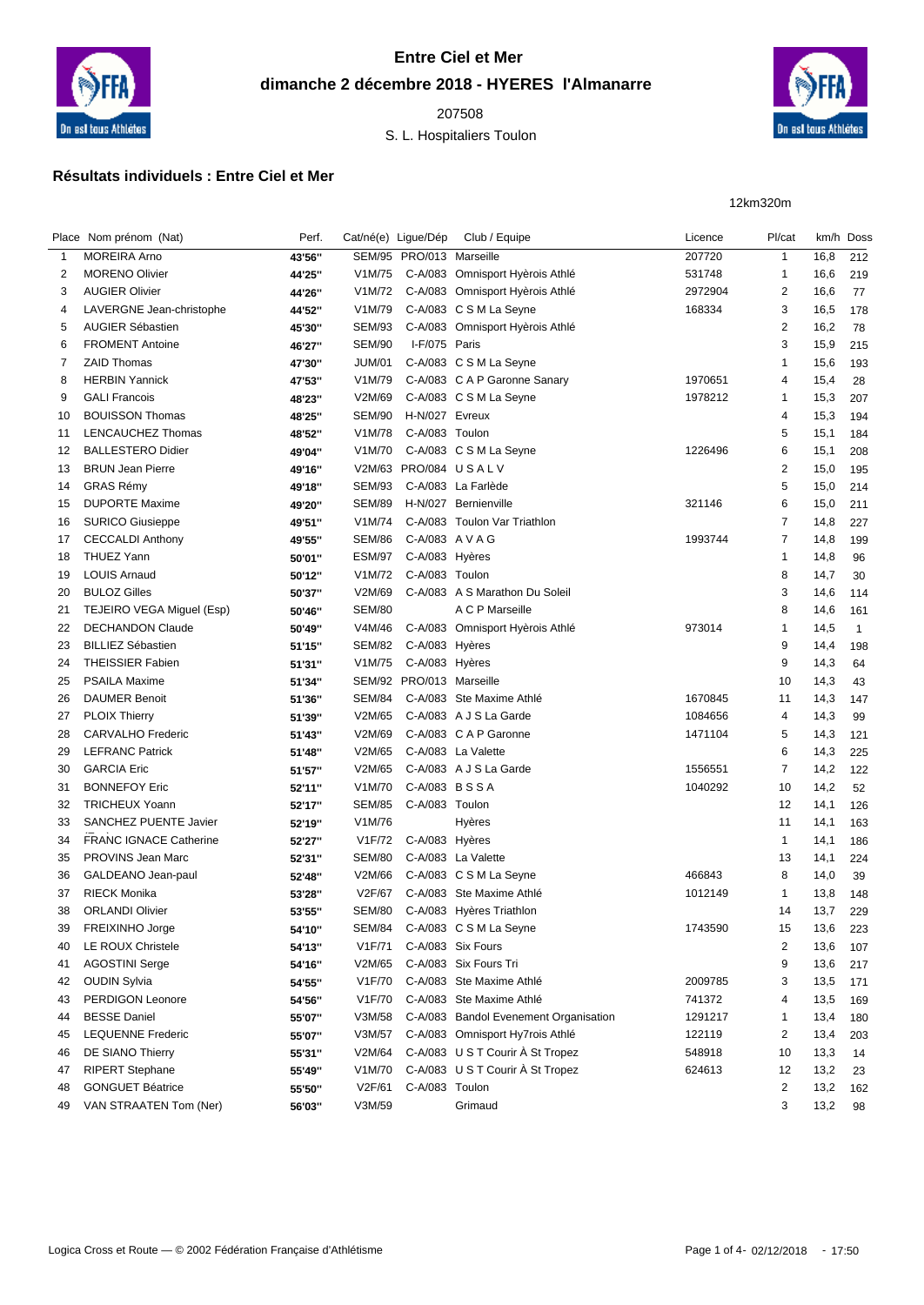| 50  | <b>BONILLA Sophie</b>        | 56'16"   | V <sub>1F</sub> /79 |                          | C-A/083 Omnisport Hyèrois Athlé  | 2075484 | 5                       | 13,1     | 87  |
|-----|------------------------------|----------|---------------------|--------------------------|----------------------------------|---------|-------------------------|----------|-----|
| 51  | <b>VALLIER Jean Marc</b>     | 56'45"   | V2M/63              | C-A/083 Hyères           |                                  |         | 11                      | 13,0     | 226 |
| 52  | <b>COLLE Mickael</b>         | 56'53"   | <b>SEM/82</b>       |                          | C-A/083 S L Hospitaliers Toulon  | 1363991 | 16                      | 13,0     | 125 |
| 53  | <b>BOURRIGAN François</b>    | 57'08"   | <b>SEM/96</b>       |                          | C-A/083 La Seyne Sur Mer         |         | 17                      | 12,9     | 103 |
| 54  | <b>BONNET Marie-pierre</b>   | 57'15"   | V1F/73              |                          | C-A/083 C A P Garonne Sanary     | 1655106 | 6                       | 12,9     | 108 |
| 55  | <b>MAILLARY Pierre</b>       | 57'16"   | <b>SEM/91</b>       |                          | C-A/083 S L Hospitaliers Toulon  | 1862650 | 18                      | 12,9     | 32  |
| 56  | <b>CERES Robert</b>          |          | V2M/61              |                          | C-A/083 Draguignan U C           | 2074014 | 12                      | 12,9     | 35  |
| 57  | PINET Jean Paul              | 57'30"   | V3M/50              | C-A/083 Toulon           |                                  |         | 4                       | 12,8     |     |
|     |                              | 57'39"   |                     |                          |                                  |         |                         |          | 144 |
| 58  | <b>TONNAIRE Helene</b>       | 58'06"   | V2F/66              |                          | C-A/083 U S A M Toulon           | 1762431 | 3                       | 12,7     | 3   |
| 59  | <b>PLANE Anthony</b>         | 58'10"   | <b>ESM/98</b>       | C-A/083 Hyères           |                                  |         | 2                       | 12,7     | 228 |
| 60  | <b>VISCA Laurent</b>         | 58'11"   | SEM/96              |                          | C-A/083 St Zacharie              |         | 19                      | 12,7     | 110 |
| 61  | <b>FOURNIER Raphael</b>      | 58'12"   | V1M/74              |                          | C-A/083 S L Hospitaliers Toulon  | 1091014 | 13                      | 12,7     | 33  |
| 62  | <b>ANGELINI Roger</b>        | 58'15"   | V3M/51              |                          | C-A/083 A J S La Garde           | 216413  | 5                       | 12,7     | 31  |
| 63  | <b>GOMEZ Henri</b>           | 58'33"   | <b>JUM/01</b>       |                          | C-A/083 U S T Courir A St Tropez | 1970542 | 2                       | 12,6     | 17  |
| 64  | <b>LESAGE Patrick</b>        | 58'37"   | V2M/60              | C-A/083 BSSA             |                                  | 974429  | 13                      | 12,6     | 140 |
| 65  | POUPIN Jean-marc             | 58'39"   | V2M/64              | C-A/083 BSSA             |                                  | 1402939 | 14                      | 12,6     | 36  |
| 66  | <b>LEMARCHAND Francois</b>   | 58'44"   | V1M/79              |                          | C-A/083 U S A M Toulon           | 1668267 | 14                      | 12,6     | 146 |
| 67  | <b>BLONDEL Joëlle</b>        | 58'45"   |                     |                          | V3F/54 NPC/059 Armentières       |         | 1                       | 12,6     | 74  |
| 68  | <b>JOURDAN Marie</b>         | 59'00"   | SEF/92              |                          | C-A/083 CSM La Seyne             | 1705587 | 1                       | 12,5     | 179 |
| 69  | LUIS Joaquim                 | 59'17"   | V1M/77              |                          | C-A/083 Carqueiranne             |         | 15                      | 12,5     | 189 |
| 70  | <b>SAINT-YVES Eric</b>       | 59'21"   | V2M/68              |                          | C-A/083 Ste Maxime Athlé         | 1409549 | 15                      | 12,5     | 165 |
| 71  | <b>PAULAY Gilbert</b>        | 59'32"   |                     | V4M/46 PRO/013 La Ciotat |                                  |         | 2                       | 12,4     | 183 |
| 72  | MARCHEUSKAYA AI Bina         | 59'34"   | <b>SEF/88</b>       |                          | C-A/083 Solliès Ville            |         | $\overline{\mathbf{c}}$ | 12,4     | 134 |
| 73  | <b>NONNET Alain</b>          | 59'38"   | V3M/59              | C-A/083 Toulon           |                                  |         | 6                       | 12,4     | 143 |
| 74  | <b>COSTA Cédric</b>          | 59'51"   | V1M/78              |                          | C-A/083 Ste Anastasie            |         | 16                      | 12,4     | 71  |
| 75  | <b>GROLLEAU Romuald</b>      | 59'58"   | <b>SEM/81</b>       |                          | C-A/083 La Valette Du Var        |         | 20                      | 12,3     | 182 |
| 76  | <b>NOUIRA Bilel</b>          |          | <b>SEM/96</b>       |                          | PRO/013 Keep Cool Marseille      |         | 21                      | 12,3     | 154 |
|     | DEVERT Joël                  | 1h00'04" | V2M/66              | C-A/083 BSSA             |                                  |         |                         | 12,3     |     |
| 77  |                              | 1h00'11" |                     |                          |                                  |         | 16                      |          | 48  |
| 78  | LE FOURNE Jean Louis         | 1h00'13" | V4M/48              | C-A/083 Toulon           |                                  |         | 3                       | 12,3     | 145 |
| 79  | <b>VALLON Patrick</b>        | 1h00'53" | V4M/48              |                          | C-A/083 Hy7res Running           | 1567424 | 4                       | 12,1     | 158 |
| 80  | ROBERT Jonathan              | 1h01'07" | <b>SEM/86</b>       |                          | C-A/083 La Garde                 |         | 22                      | 12,1     | 188 |
| 81  | <b>ISSALYS Carole</b>        | 1h01'09" | V2F/65              |                          | C-A/083 Draguignan U C           | 1141190 | 4                       | 12,1     | 34  |
| 82  | <b>CHARLIER Regis</b>        | 1h01'13" | V2M/61              |                          | C-A/083 Omnisport Hyèrois Athlé  | 241089  | 17                      | 12,1     | 88  |
| 83  | <b>JAUNE Alizée</b>          | 1h01'22" | <b>ESF/97</b>       | C-A/083 Hyères           |                                  |         | 1                       | 12,0     | 187 |
| 84  | <b>DASSUNCAO Rene</b>        | 1h01'24" | V3M/53              |                          | C-A/083 U S T Courir A St Tropez | 279491  | 7                       | 12,0     | 13  |
| 85  | <b>AUBONNET Thierry</b>      | 1h01'38" | V2M/67              |                          | C-A/083 Ste Maxime Athlé         | 1770182 | 18                      | 12,0     | 173 |
| 86  | <b>MICHEL Sabine</b>         | 1h01'40" | V1F/76              |                          | C-A/083 C A P Garonne Sanary     | 467396  | 7                       | 12,0     | 113 |
| 87  | <b>ROBERT</b> Ingrid         | 1h01'41" | <b>SEF/82</b>       |                          | C-A/083 La Garde                 |         | 3                       | 12,0     | 38  |
| 88  | <b>GUEVILLE Patrice</b>      | 1h01'47" | V1M/70              |                          | C-A/083 U S A M Toulon           | 107939  | 17                      | 12,0     | 119 |
|     | 89 VANDENBUSSCHE Annie       | 1h01'55" |                     |                          | V2F/66 C-A/083 Ste Maxime Athlé  | 1045493 | 5                       | 11,9 176 |     |
| 90  | <b>CONTE Bruno</b>           | 1h01'56" |                     | V2M/68 BRE/056 Gestel    |                                  |         | 19                      | 11,9     | 94  |
| 91  | LEVEQUE Bruno                | 1h01'59" | V1M/70              | C-A/083 Hyères           |                                  |         | 18                      | 11,9     | 90  |
| 92  | <b>GUEDON Alexandre</b>      | 1h02'05" | V1M/73              |                          | C-A/083 Six Fours Les Plages     |         | 19                      | 11,9     | 27  |
| 93  | <b>BENOIT Laurence</b>       | 1h02'15" | V2F/61              |                          | C-A/083 Ste Maxime Athlé         | 1773594 | 6                       | 11,9     | 167 |
| 94  | <b>PERLUNGO Thierry</b>      | 1h02'17" | V3M/59              | C-A/083 Hyères           |                                  |         | 8                       | 11,9     | 69  |
| 95  | <b>AUTERI Mylene</b>         | 1h02'21" | V2F/65              |                          | C-A/083 U S T Courir À St Tropez | 740432  | 7                       | 11,9     | 15  |
| 96  | <b>PESLERBE Blandine</b>     |          | V2F/61              | C-A/083 Toulon           |                                  |         | 8                       | 11,8     | 196 |
| 97  | <b>MARONGUI Sébastien</b>    | 1h02'33" | <b>SEM/83</b>       |                          | C-A/083 La Londe Les Maures      |         | 23                      | 11,8     |     |
|     |                              | 1h02'34" |                     |                          |                                  |         |                         |          | 61  |
| 98  | <b>PERHIRIN Sylvie</b>       | 1h02'43" | V2F/60              | C-A/083 Hyères           |                                  |         | 9                       | 11,8     | 68  |
| 99  | <b>PIALAT Séverine</b>       | 1h02'45" | V1F/79              |                          | C-A/083 U S A M Toulon           |         | 8                       | 11,8     | 128 |
| 100 | <b>GIOVANNELLI Dominique</b> | 1h02'46" | SEM/90              |                          | C-A/083 U S A M Toulon           | 1320957 | 24                      | 11,8     | 11  |
| 101 | <b>HOAREAU David</b>         | 1h02'53" | <b>SEM/80</b>       | C-A/083 A V A G          |                                  | 2077258 | 25                      | 11,8     | 115 |
|     | 102 MORCHIO Guillaume        | 1h02'53" | <b>SEM/89</b>       |                          | C-A/083 Toulon Triathlon         |         | 26                      | 11,8     | 106 |
|     | 103 CHARPIAT Cathy           | 1h02'58" | V1F/74              |                          | C-A/083 Ste Maxime Athlé         | 2112654 | 9                       | 11,7     | 174 |
|     | 104 FOURE Audrey             | 1h03'03" | V1F/74              | C-A/083 BSSA             |                                  | 1902198 | 10                      | 11,7     | 44  |
|     | 105 HAEZEBAERT Nicole        | 1h03'07" | V3F/55              |                          | C-A/083 Omnisport Hyèrois Athlé  | 721610  | 2                       | 11,7     | 136 |
| 106 | SALES Frédéric               | 1h03'08" | <b>SEM/81</b>       |                          | C-A/083 Rocbaron                 |         | 27                      | 11,7     | 137 |
| 107 | <b>BARRE David</b>           | 1h03'10" | V1M/75              |                          | C-A/083 La Garde                 |         | 20                      | 11,7     | 222 |
|     | 108 CADASTRIN Jean Claude    | 1h03'11" | V1M/73              | C-A/083 Toulon           |                                  |         | 21                      | 11,7     | 86  |
|     | 109 KAISER Rudy              | 1h03'15" | SEM/92              |                          | C-A/083 Solliès Pont             |         | 28                      | 11,7     | 133 |
|     | 110 RAYMOND Yann             | 1h03'31" | V1M/79              | C-A/083 Toulon           |                                  |         | 22                      | 11,6     | 66  |
|     |                              |          |                     |                          |                                  |         |                         |          |     |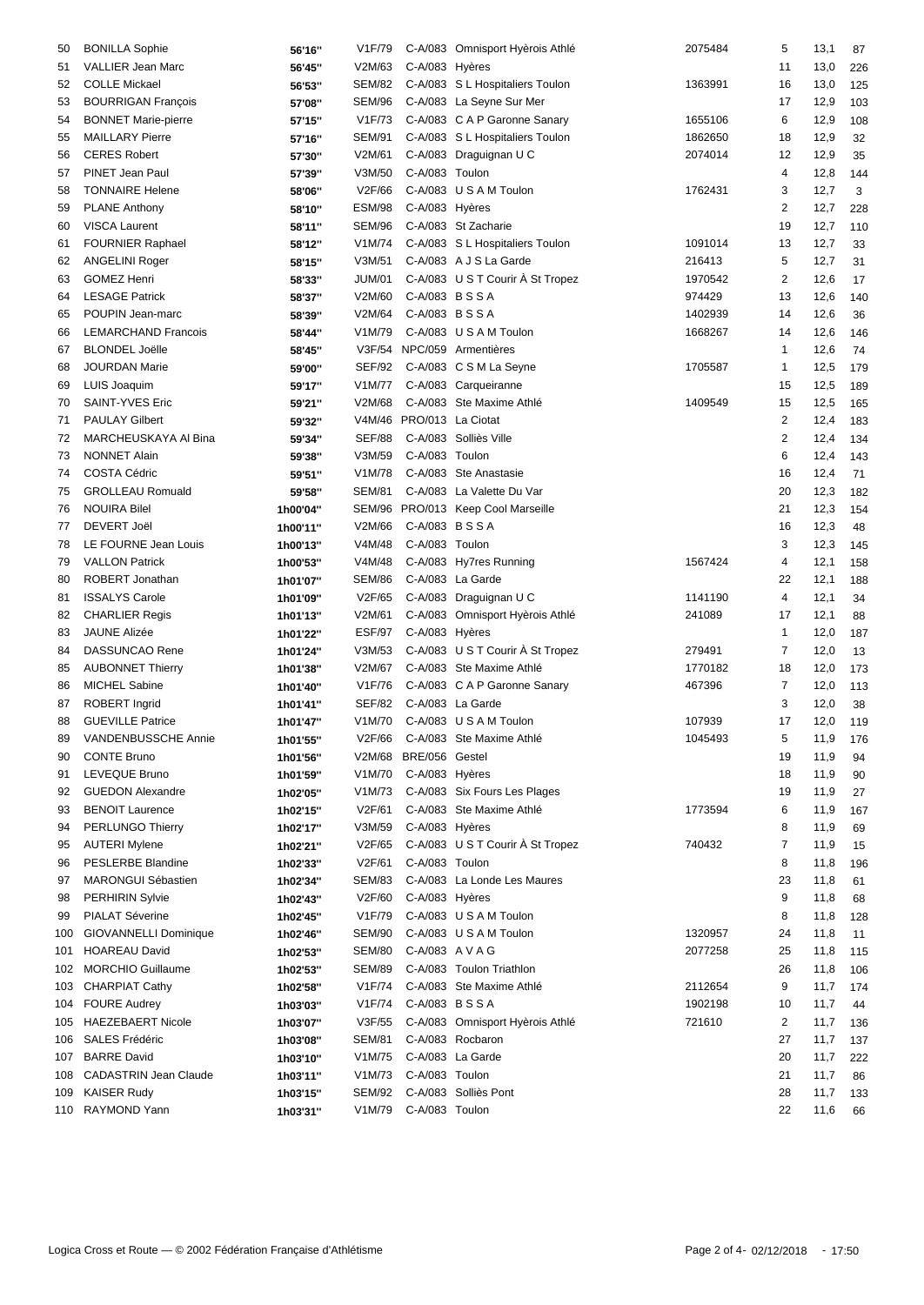| 111 | <b>ALBERTI Victor</b>      | 1h03'44" | CAM/02        | C-A/083 Hyères           |                                     |         | $\mathbf{1}$   | 11,6 | 75  |
|-----|----------------------------|----------|---------------|--------------------------|-------------------------------------|---------|----------------|------|-----|
| 112 | <b>PASCAL Guillaume</b>    | 1h03'51" | <b>SEM/85</b> |                          | C-A/083 Carqueiranne                |         | 29             | 11,6 | 216 |
| 113 | <b>DEPAY Claudine</b>      | 1h03'55" | <b>JUF/01</b> | C-A/083 Lorgues          |                                     |         | 1              | 11,6 | 138 |
| 114 | <b>FIGUIERE Gilles</b>     | 1h04'00" |               | V1M/71 PRO/013 Marseille |                                     |         | 23             | 11,6 | 160 |
| 115 | RONCHARD Olivier           |          | <b>SEM/80</b> |                          | C-A/083 La Garde                    |         | 30             | 11,5 | 191 |
|     | <b>DAUFRESNE Valéry</b>    | 1h04'19" |               |                          | V1M/72 PRO/013 Aix En Provence      |         | 24             |      |     |
| 116 |                            | 1h04'20" |               |                          |                                     |         |                | 11,5 | 220 |
| 117 | PIOCELLE Isabelle          | 1h04'26" | V2F/63        |                          | C-A/083 Omnisport Hyèrois Athlé     | 304360  | 10             | 11,5 | 197 |
| 118 | <b>NOURRY Carole</b>       | 1h04'30" | V1F/75        |                          | C-A/083 La Valette Du Var           |         | 11             | 11,5 | 56  |
| 119 | <b>GASTON Aimé</b>         | 1h04'33" | V2M/67        | C-A/083 Hyères           |                                     |         | 20             | 11,5 | 8   |
| 120 | <b>CAPITANO Lionel</b>     | 1h04'40" | V1M/77        | C-A/083 A V A G          |                                     | 2157307 | 25             | 11,4 | 200 |
| 121 | <b>GILLES Mélanie</b>      | 1h04'49" | V1F/78        | C-A/083 Hyères           |                                     |         | 12             | 11,4 | 190 |
| 122 | <b>GAYRAL Anthony</b>      | 1h05'06" | <b>SEM/82</b> | C-A/083 Hyères           |                                     |         | 31             | 11,4 | 118 |
| 123 | <b>BOUCHER Jean</b>        | 1h05'08" | <b>SEM/85</b> | C-A/083 Hyères           |                                     |         | 32             | 11,3 | 102 |
| 124 | <b>GEBELLIN Christophe</b> | 1h05'13" | V1M/78        | C-A/083 Toulon           |                                     |         | 26             | 11,3 | 6   |
| 125 | <b>SERGENT Pierre</b>      | 1h05'17" | <b>SEM/85</b> | C-A/083 Toulon           |                                     |         | 33             | 11,3 | 5   |
| 126 | <b>ARTUFEL Didier</b>      | 1h05'22" | V2M/69        | C-A/083 La Crau          |                                     |         | 21             | 11,3 | 10  |
| 127 | <b>HERBIN Patrick</b>      | 1h05'23" | V4M/47        |                          | C-A/083 C A P Garonne Sanary        | 1151276 | 5              | 11,3 | 159 |
| 128 | <b>TAISSEIRE Olivier</b>   | 1h05'37" | V1M/76        | C-A/083 Hyères           |                                     |         | 27             | 11,3 | 85  |
| 129 | <b>CHELLI Magalie</b>      | 1h05'44" | V1F/73        |                          | C-A/083 S L Hospitaliers Toulon     | 1911022 | 13             | 11,2 | 19  |
| 130 | <b>FORESTIERI Gerard</b>   | 1h05'44" | V3M/50        |                          | C-A/083 U S T Courir A St Tropez    | 102932  | 9              | 11,2 | 16  |
| 131 | <b>LE GALL Guenaelle</b>   | 1h05'57" | V1F/78        |                          | C-A/083 Carqueiranne                |         | 14             | 11,2 | 84  |
| 132 | <b>SERVAGEON Denis</b>     | 1h05'57" | V3M/56        |                          | C-A/083 C S M La Seyne              | 1091526 | 10             | 11,2 | 156 |
| 133 | <b>GOURET Roland</b>       | 1h06'27" | V4M/45        |                          | C-A/083 C S M La Seyne              |         | 6              | 11,1 | 209 |
| 134 | <b>DUCLOUX José</b>        | 1h06'37" | V4M/45        |                          | C-A/083 La Valette Du Var           |         | 7              | 11,1 | 141 |
| 135 | <b>PRESSE Karine</b>       | 1h06'38" | V1F/73        |                          | C-A/083 La Valette Du Var           |         | 15             | 11,1 | 89  |
|     | LIVESEY George (Gbr)       |          | V4M/46        |                          | C-A/083 Ste Maxime Athlé            | 197184  | 8              |      |     |
| 136 | <b>HARIVEL Paulette</b>    | 1h06'55" | V2F/68        |                          |                                     |         |                | 11,0 | 166 |
| 137 | <b>OUILLON Pascale</b>     | 1h07'07" | V2F/67        | C-A/083 Hyères           | C-A/083 La Valette Du Var           |         | 11             | 11,0 | 72  |
| 138 |                            | 1h07'10" |               |                          |                                     |         | 12             | 11,0 | 109 |
| 139 | <b>CROSNIER Stephane</b>   | 1h07'32" | V3M/56        |                          | C-A/083 Hyères Running              | 1746932 | 11             | 10,9 | 80  |
| 140 | <b>GARCIA Philippe</b>     | 1h07'32" | V2M/60        |                          | C-A/083 Hyères Running              | 454531  | 22             | 10,9 | 83  |
| 141 | <b>RUBINO Clara</b>        | 1h07'38" | ESF/98        |                          | C-A/083 La Garde                    |         | $\overline{2}$ | 10,9 | 100 |
| 142 | <b>RUBINO Thierry</b>      | 1h07'39" | V2M/67        |                          | C-A/083 La Garde                    |         | 23             | 10,9 | 101 |
| 143 | <b>FROMENT Paul</b>        | 1h07'48" | V3M/50        | C-A/083 La Crau          |                                     |         | 12             | 10,9 | 70  |
| 144 | <b>CERES</b> Eddie         | 1h07'56" | <b>SEM/90</b> | C-A/083 Ollioules        |                                     |         | 34             | 10,9 | 40  |
| 145 | <b>MARCHAL Patricia</b>    | 1h08'04" | V2F/69        |                          | C-A/083 Belgentier                  |         | 13             | 10,9 | 37  |
| 146 | <b>MALET Lydie</b>         | 1h08'07" | V1F/79        |                          | C-A/083 A S P T T Toulon La Valette | 651462  | 16             | 10,9 | 91  |
| 147 | <b>GRANET Nathalie</b>     | 1h08'12" |               | V2F/69 PRO/013 Marseille |                                     |         | 14             | 10,8 | 59  |
| 148 | <b>ISNARD Léandre</b>      | 1h08'28" | V3M/50        | C-A/083 Hyères           |                                     |         | 13             | 10,8 | 206 |
| 149 | <b>COLOMBIER Michel</b>    | 1h08'39" | V3M/53        | C-A/083 Toulon           |                                     |         | 14             | 10,8 | 112 |
|     | 150 PAUMIER Anne-marie     | 1h08'43" |               |                          | V2F/67 C-A/083 C A Puget            | 1658073 | 15             | 10,8 | 41  |
| 151 | PELLESCHI Adrienne         | 1h08'55" | V2F/66        |                          | C-A/083 La Roquebrussanne           |         | 16             | 10,7 | 54  |
| 152 | <b>MIRABEL Corentin</b>    | 1h09'05" | SEM/94        | C-A/083 Hyères           |                                     |         | 35             | 10,7 | 73  |
| 153 | <b>GARRY Yves</b>          | 1h09'09" | V3M/50        | C-A/083 Hyères           |                                     |         | 15             | 10,7 | 204 |
| 154 | <b>PRIN François</b>       | 1h09'13" | <b>SEM/87</b> | C-A/083 Toulon           |                                     |         | 36             | 10,7 | 123 |
| 155 | <b>CHOAIN Xavier</b>       | 1h09'16" | <b>SEM/84</b> |                          | C-A/083 Ste Maxime Athlé            | 1549691 | 37             | 10,7 | 168 |
| 156 | <b>MASIA Claudette</b>     | 1h09'20" | V4F/49        |                          | C-A/083 U S T Courir A St Tropez    | 1650377 | $\mathbf{1}$   | 10,7 | 20  |
| 157 | <b>MAYER Danielle</b>      |          | V2F/62        |                          | C-A/083 La Seyne Sur Mer            |         | 17             | 10,7 | 116 |
|     | <b>MAYER Philippe</b>      | 1h09'22" | V3M/59        | C-A/083 Hyères           |                                     |         | 16             |      |     |
| 158 |                            | 1h09'23" |               |                          |                                     |         |                | 10,7 | 117 |
| 159 | MASSUCCO Karine            | 1h09'32" | V1F/77        |                          | C-A/083 Ste Maxime Athlé            | 1946782 | 17             | 10,6 | 172 |
| 160 | <b>BARRE Sophie</b>        | 1h09'41" | V1F/72        |                          | C-A/083 La Garde                    |         | 18             | 10,6 | 221 |
| 161 | <b>FERNANDEZ Fanny</b>     | 1h09'42" | SEF/83        | C-A/083 Hyères           |                                     |         | 4              | 10,6 | 65  |
| 162 | FOUQUERT Jean-pierre       | 1h09'51" | V3M/50        |                          | C-A/083 Hy7res Running              | 837292  | 17             | 10,6 | 105 |
| 163 | PERRENOT Patrick           | 1h09'53" | V3M/55        |                          | C-A/083 Le Pradet                   |         | 18             | 10,6 | 51  |
| 164 | <b>VERNAZ Marie-claire</b> | 1h10'09" | V1F/75        |                          | C-A/083 Ste Maxime Athlé            | 1881226 | 19             | 10,5 | 164 |
| 165 | <b>KEMOUM Christiane</b>   | 1h10'25" | V2F/66        |                          | C-A/083 U S T Courir À St Tropez    | 1887418 | 18             | 10,5 | 21  |
| 166 | <b>GOTHON Joel</b>         | 1h10'26" | V2M/62        |                          | C-A/083 U S T Courir À St Tropez    | 740431  | 24             | 10,5 | 18  |
| 167 | DE REGIBUS Christophe      | 1h11'21" | V1M/70        |                          | C-A/083 La Valette Du Var           |         | 28             | 10,4 | 149 |
| 168 | <b>MORENO Perrine</b>      | 1h11'41" | V1F/78        |                          | C-A/083 Puget Ville                 |         | 20             | 10,3 | 181 |
| 169 | LE GUERN Guylaine          | 1h11'48" | V2F/61        |                          | C-A/083 A J S La Garde              | 1172371 | 19             | 10,3 | 202 |
| 170 | <b>LAGARDERE Carole</b>    | 1h11'57" | V1F/75        |                          | C-A/083 La Valette Du Var           |         | 21             | 10,3 | 124 |
| 171 | <b>NONNET Sylvie</b>       | 1h12'25" | V2F/62        | C-A/083 Toulon           |                                     |         | 20             | 10,2 | 142 |
|     |                            |          |               |                          |                                     |         |                |      |     |